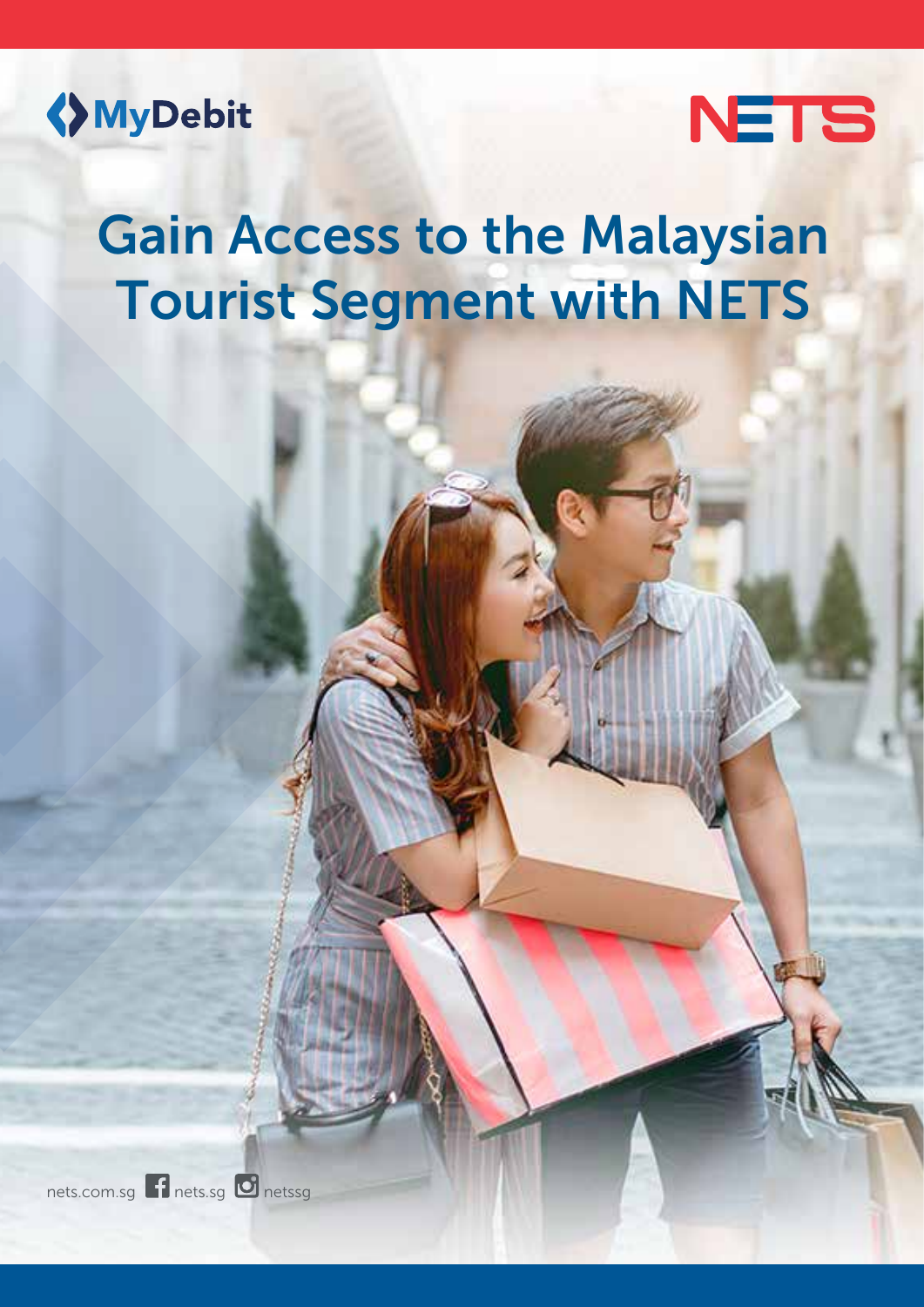## Discover how MyDebit can boost your business revenue

#### What is MyDebit?

MyDebit is a Malaysian debit card scheme or ATM card issued by over 22 banks.

Close to 1 million tourist arrivals

## Singapore is one of Malaysia's Top Holiday Destinations

Over 800 million in tourism receipts

### Gain Incremental Business

- Leverage your existing NETS terminal to accept payments from Malaysian tourists
- Gain access to 43 million Malaysian debit cardholders across 22 banks in Malaysia

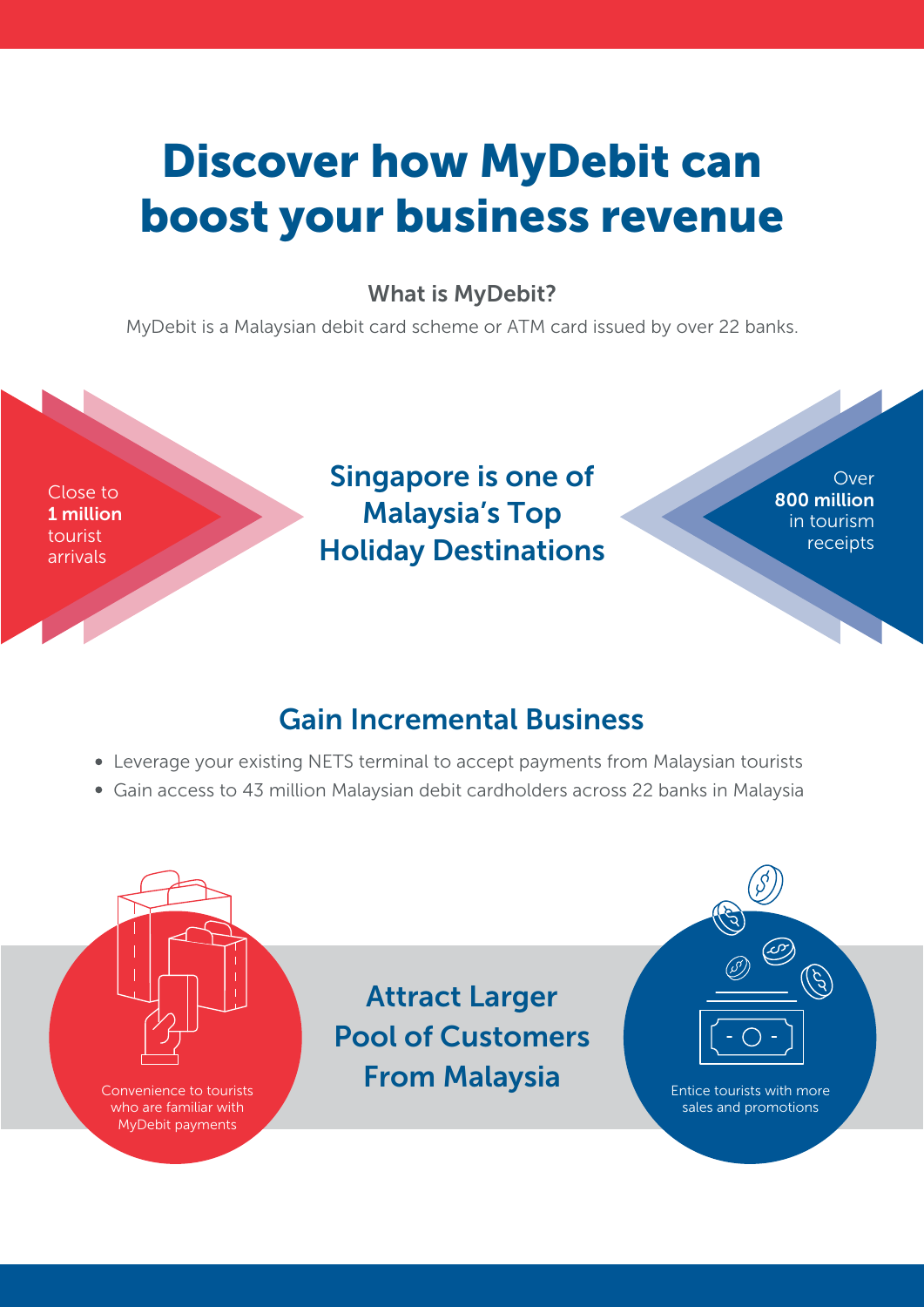## How it Works



#### 1) Accepting MyDebit cards for Payment

- Can be used for both PIN and contactless purchases
- A threshold of SGD 70 applies for contactless transactions



### 2) Currency Conversion

Customers can view the exchange rate applied, and the RM amount on their transaction receipt.



#### 3) Settlement

You will receive your funds as per your usual NETS settlement cycle, the next day. View all your transactions in a single settlement report.